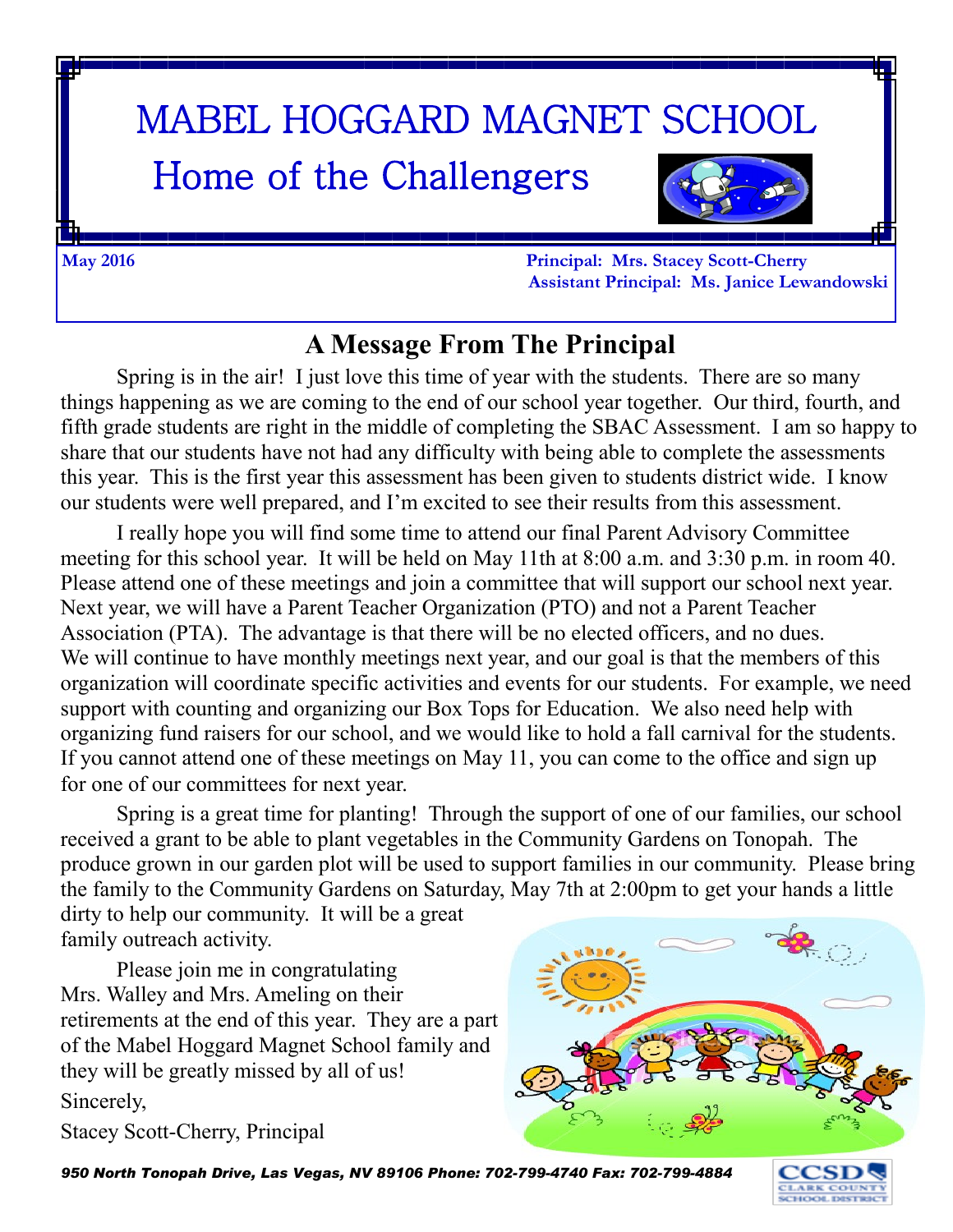

#### **Kindergarten Kapers**

**Spring is in the air and school is almost over. We have learned our alphabet letters and sounds. Now it is time for reading word family books such as –AT, -AM, -OP, and IT. We want to be ready for first grade. In math we can count to 100 by 1's and 10's. It is exciting to begin addition and subtraction. We have explored the 3-D shapes in our world. We see a cone in the shape of a birthday hat, a cube in the shape of our math dice, a cylinder as a can we donated for our food drive, and a sphere as the balls we play with in P.E. In science we have been studying the animal kingdom. We learned that mammals have fur and babies in the spring. Reptiles have scaly skin, a frog is an amphibian, a seahorse lives in the ocean, and the bald eagle is our national bird.**

**We are now practicing for our kindergarten promotion ceremony which will be held on Tuesday, May 31, at 1:30 p.m. in the MPR. We look forward to seeing you there!**

#### Musical Notes from Mrs. Ameling

**Mark May 19 on your calendar for the Spring Concert, "The Rhythms of America" featuring the Mabel Hoggard Choir, Instrument, Dance and Recorder Ensembles. Performances will be at 9:30 a.m. and 1:30 p.m. in the Multipurpose Room. We hope you can attend.**

**"Music Inspires" was the theme of Music In Our Schools Month this year. All students received a theme button and we wrote and talked about how music inspires us in our lives. Here are a few of the students' quotes— Vandalayn: "Music inspires me to do what I love and never give up." Enrique: "Music inspires people to become their true selves. Also, try something new in music. Maybe you will inspire others." Jean: "Music inspires me to express my inner musician." Nia: "Music inspires me to dance freely because I can feel the beat running through my bones and it just makes me move!" Anajai: "Music inspires me to try things I never thought I would try before." Nathaly: "Music makes me feel alive, because the words are touching, inspirational and great."** 

**You have all been an inspiration to me over the past 11 years. I am retiring at the end of this year. Keep singing, moving and playing and remember…The more you get into music, the more you will get out of life!** 

#### Fifth Grade Is Moving on Up!

**This year has truly been a whirlwind with all kinds of things happening in fifth grade. Our final Brown Bag Engineering Challenge is sure to inspire our students to think creatively and** 

**inventively! They are finishing up the SBAC tests and preparing themselves to be excellent sixth graders. We have one last field trip scheduled and that is to the Adventuredome. We plan to end fifth grade with a bang! We are looking forward to Promotion, which will take place on June 1st at 9:00 a.m., and our final walk around Mabel Hoggard Magnet School. We wish our fifth graders good luck in middle school!** 

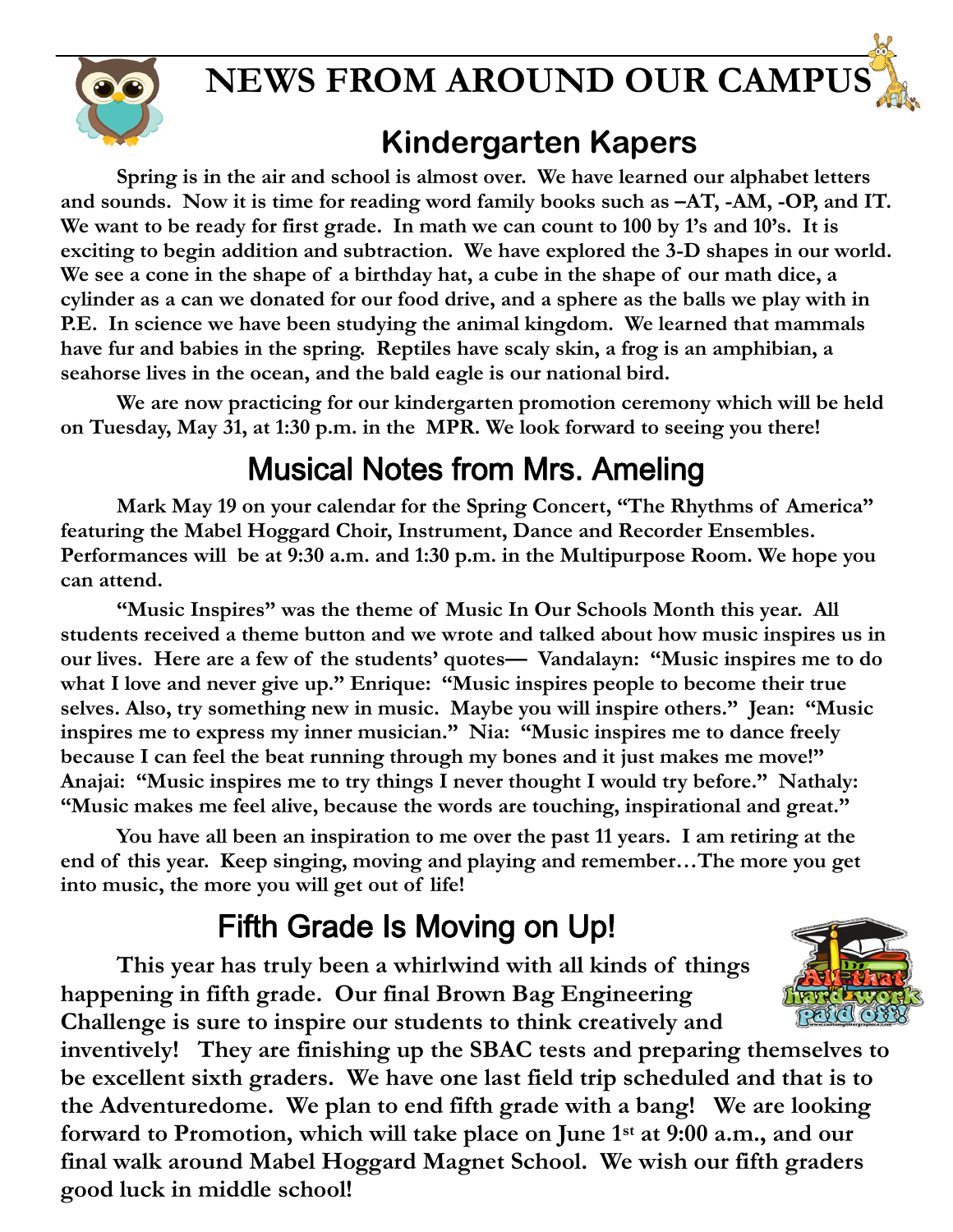# Students of the Month March 2016



| Koom         | Outstanding Student             | Most Improved           |
|--------------|---------------------------------|-------------------------|
| $\mathbf{Z}$ | Amaya Hill                      | Amanda Manzano          |
| 3            |                                 | Rashell Escamilla-Ortiz |
|              |                                 | Aron Mendoza-Buethi     |
| 4            | Freddie Rosser/Levi Sessi       |                         |
| 5            | Allison Oliva Garcia            | Zury Agustin Martinez   |
| 7            | Olivia Alele                    | Olivia Williams         |
| 8            | Nathaniel Wilkins/Charles Young |                         |
| q            | Christopher Williams            | Chantal Mendoza         |
| 10           | Lucas Bergman/Henry Lepp        |                         |
| 11           | Arianna Gonzalez                | Ramiro Oliva Garcia     |
| 13           | Jesus Santiago Gutierrez        | Hidden Tronsoco         |
| 14           | Kristine Misola                 | Greco Arias-Villanueva  |
| 15           | Camrin Lewis                    | Brandon Saiter          |
| 17           | Raniah Haley                    | Samuel Lynch            |
| 18           | Anthony Real                    | Sedona Beckman          |
| 19           | Angel San Pedro Jeronimo        | Alex Delgado Aranza     |
| 20           | Zamirya Proby                   | King Richard            |
| 24           | Cyrus Whitmore                  | Brandon Ramirez         |
| 31           |                                 | Aadin Muraca            |
|              |                                 | Sofia Marin Maqueda     |

#### **GYM Shorts with Mr. Kearney and Mr. Coleman**

**This Year's Field Day was a huge success. It was a great chance to celebrate our school's success this year as a group. I enjoyed watching the students, staff and parents cooperating, competing and most importantly having fun!**

**Our 3rd, 4th and 5th graders are currently involved in tennis and volleyball units. The skills they are learning will help build a foundation for these life-time sports.**

**Kindergarten, 1st and second graders are learning and mastering fundamental skills such as: locomotor movement, throwing, catching, kicking, and striking. Our aim is to create a foundation that will help your child develop a lifelong love of exercise and physical activity.**

# **Astro Poetry Contest Winners!**

**Congratulations to the following third grade students who were winners in the Astro Poetry Contest!** 

> **Second Place: Jathen B. for his poem, "The Moon". Third Place: Lucas M. for his poem, "The Rocket".**